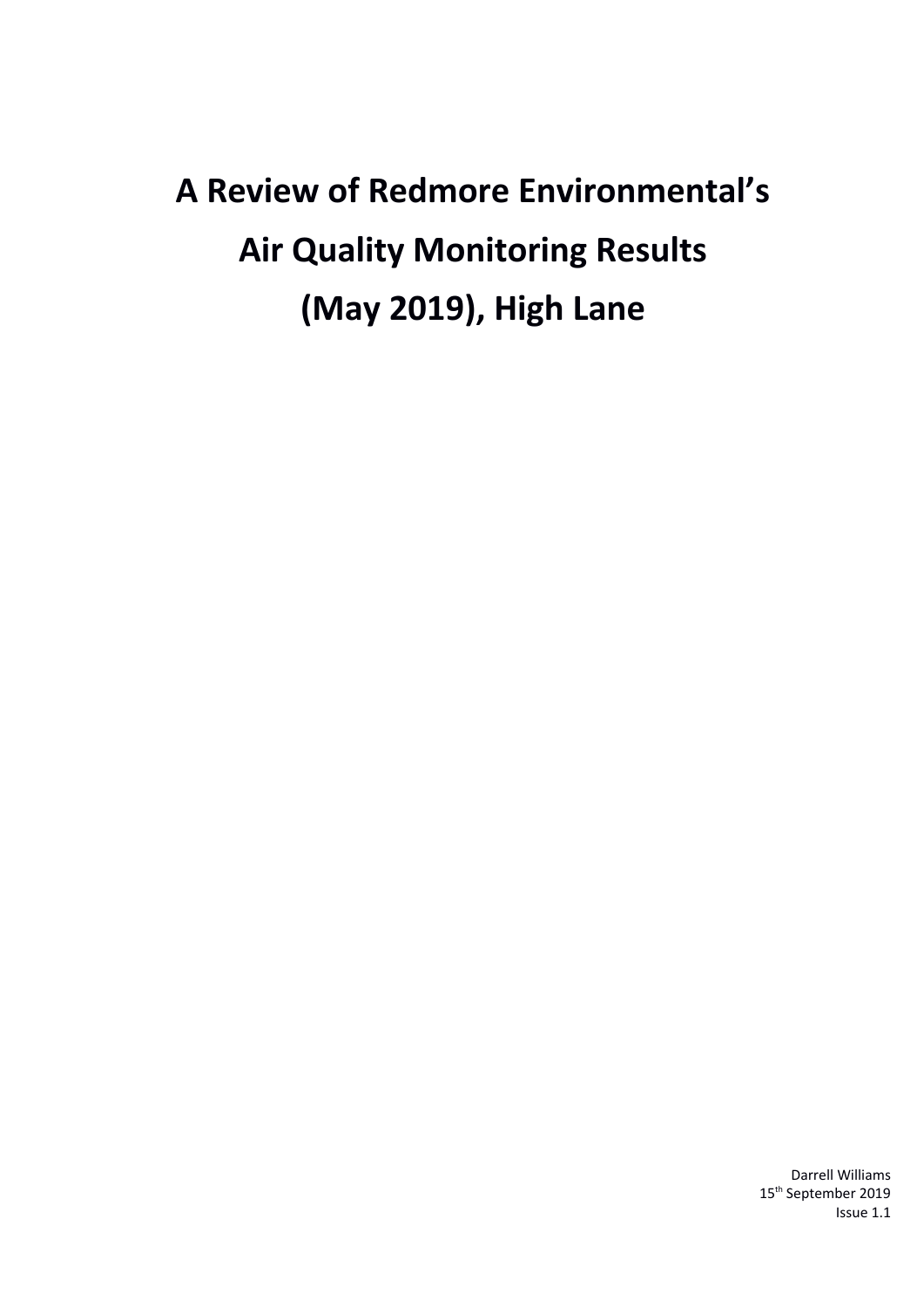## **Document References**

The first reference in this section is the recent air quality report produced by Redmore Environmental Limited (hereafter referred to as "Redmore") for the High Lane area, the scrutinising of which is the focus of this paper; the second is the corresponding report produced by Atkins for measurements made in 2014/15. The remaining references are supporting references.

- 1. REDMORE ENVIRONMENTAL, *Air Quality Monitoring Results, High Lane, Stockport*, Ref. 2635-1r1, 22nd May 2019, [http://www.hlvnf.org/assets/files/2635-1r1%20-%20Air%20Quality%20Monitoring%20%20%20%20Results%20-%20High%20Lane,%20Stockport.pdf](http://www.hlvnf.org/assets/files/2635-1r1%20-%20Air%20Quality%20Monitoring%20Results%20-%20High%20Lane,%20Stockport.pdf)
- 2. ATKINS, *A6MARR Monitoring and Evaluation Baseline Report: Appendix J. Pre-Construction Air Quality Monitoring Report*, Version 2.6, April 2016, pp. 1-29 of PDF, [http://www.semmms.info/wp-content/uploads/A6MARR\\_BaselineReport\\_Final\\_appendixes\\_JtoLonly.pdf](http://www.semmms.info/wp-content/uploads/A6MARR_BaselineReport_Final_appendixes_JtoLonly.pdf)
- 3. DEFRA*, Local Air Quality Management Technical Guidance (TG16)*, February 2018, <https://laqm.defra.gov.uk/documents/LAQM-TG16-February-18-v1.pdf>
- 4. ENVIRONMENT AGENCY, *Technical Guidance Note M8: Monitoring Ambient Air*, Version 2, May 2011, <https://www.gov.uk/government/publications/m8-monitoring-ambient-air>
- 5. TARGA, J., LOADER, A., THE DEFRA WORKING GROUP ON HARMONISATION OF DIFFUSION TUBES, *Diffusion Tubes for Ambient NO2 Monitoring: Practical Guidance*, AEAT/ENV/R/2504, Issue 1a, February 2008, [https://laqm.defra.gov.uk/documents/0802141004\\_NO2\\_WG\\_PracticalGuidance\\_Issue1a.pdf](https://laqm.defra.gov.uk/documents/0802141004_NO2_WG_PracticalGuidance_Issue1a.pdf)
- 6. DEFRA, Interactive Monitoring Networks Map, UK AIR: Air Information Resource, website viewed 5<sup>th</sup> September 2019, <https://uk-air.defra.gov.uk/interactive-map>
- 7. DEFRA, *Data Selector*, UK AIR: Air Information Resource, website viewed 7<sup>th</sup> September 2019, [https://uk-air.defra.gov.uk/data/data\\_selector](https://uk-air.defra.gov.uk/data/data_selector)
- 8. STOCKPORT METROPOLITAN BOROUGH COUNCIL, My Maps, website viewed 18<sup>th</sup> August 2019, <https://maps.stockport.gov.uk/>
- 9. AIR QUALITY ENGLAND, *Stockport Hazel Grove (SKT5)*, website viewed 7<sup>th</sup> September 2019, [https://www.airqualityengland.co.uk/site/data?site\\_id=STK5](https://www.airqualityengland.co.uk/site/data?site_id=STK5)
- 10. DEFRA, *National Diffusion Tube Bias Adjustment Factor Spreadsheet*, version 09/18, <https://laqm.defra.gov.uk/assets/databasediffusiontubebiasfactorsv0918final.xlsx>

## **Initial Remarks**

1. It is known that the measurement of nitrogen dioxide concentrations using diffusion tubes "typically results in a **low accuracy**" [ref. 3, paragraph 7.179, p. 115 of PDF]. Nevertheless, it is a cost-effective and widely used and accepted method, and the study was therefore commissioned on this basis.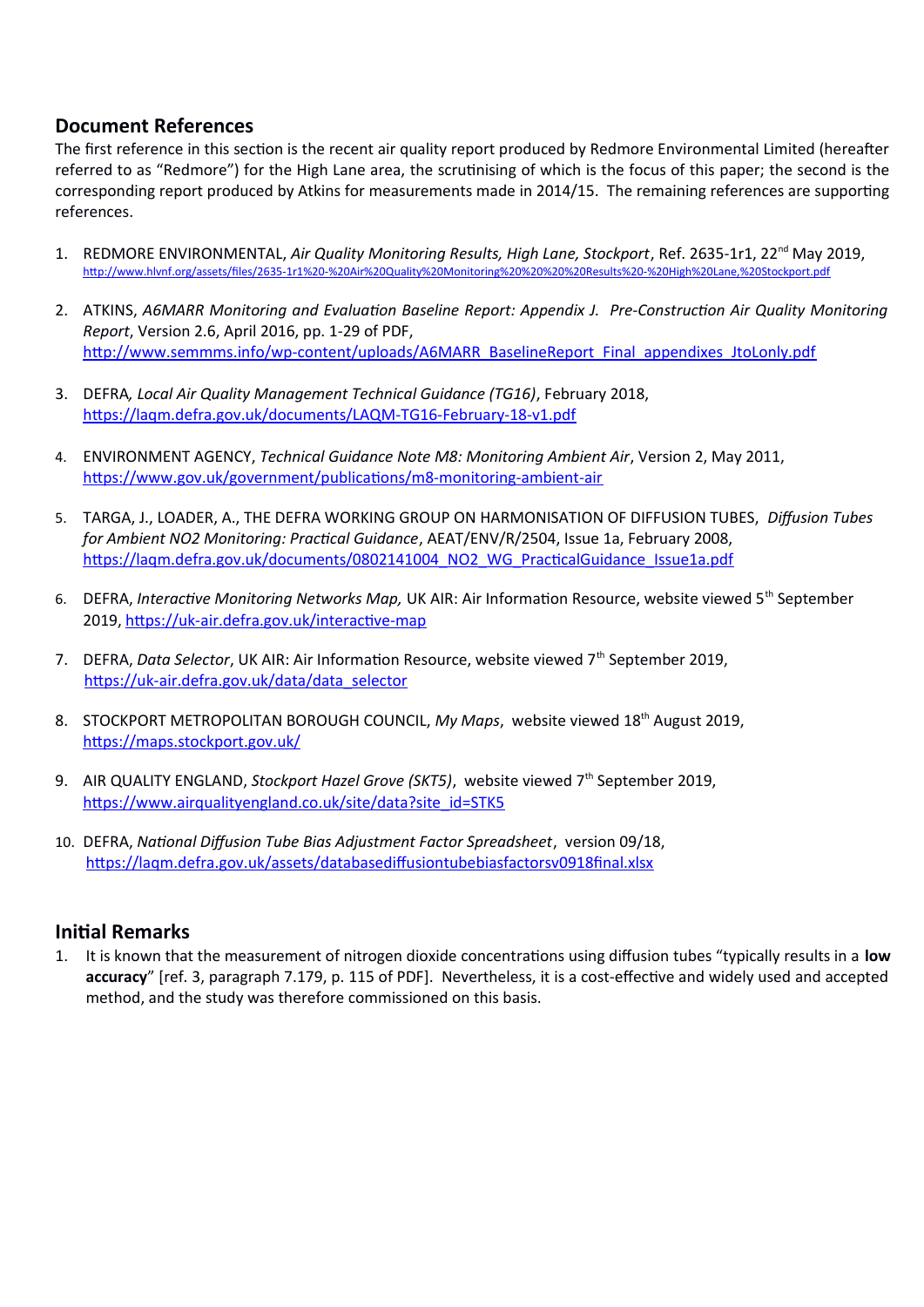Site 9 (Down to Earth Florist) April 2019

Site 8 (Hartley Woods). February 2019



The above plots illustrate the range of readings from the triplicated diffusion tubes. The first set of three are the April 2019 measurements from Location 9 (which show the greatest variation) and the second set are the February 2019 measurements from Location 8 (which show the least variation). With perfect precision, all three values within each set would be completely identical to each other. Obviously, there will be real-world variations from numerous potential sources that mean that perfect precision is unlikely to be achieved in practice, but the more samples that are taken, the better the precision can be assessed. The Redmore study used **three** passive diffusion tubes at each location [ref. 1, paragraph 3.3.1] per month; the Atkins study used only **two** [ref. 2, section 2.0, p. 5 of PDF].

Of course, even with perfect precision, there is no guarantee that the measurements will be accurate, i.e. match the true value, as there may be systematic effects, for example, that offset the measured values from their true values. But since the true values are unknown, this is the challenge of measurement-making in general. Redmore have employed a UKAS-accredited contract laboratory (Gradko International [ref. 1, paragraph 3.3.3, p. 9 of PDF]) to supply and analyse the diffusion tubes, and it is assumed that the siting and handling of these samplers was done fully in accordance with all the relevant guidelines. I have no reason to suggest anything to the contrary, other than possible doubts about the siting of some of the samplers — see Concern 1, below.

2. Given the set of six locations along the A6 (five locations in High Lane and one near Windlehurst Road) in the Atkins report [ref. 2] relating to measurements in 2014/15, for ease of comparison, I would have expected this to have been the starting point for the selection of site locations in the present study [ref. 1]. I was not privy to this part of the decision-making process, but I would have hoped that the present study would have at least included the location at which exceedances were measured in 2014/15. This was not the case, however.

The following table was compiled from the Location, Roadside and Lamp Post descriptions in the Redmore report [ref. 1, Table 3, p. 8 of PDF], where I have ordered the Location numbers according to a west-to-east flow along the A6. I have cross-referenced these locations, using the given National Grid References in combination with SMBC's map of lamp post locations (by activating the **Street Light** layer in the **Transport and Streets – Highways & Street Maintenance** section, ref. 8) and also with photographs (taken over a number of years) using Google Maps' Street View, e.g. [https://www.google.co.uk/maps/@53.364088,-2.0691156,3a,43.6y,165.8h,83.24t/data=!3m6!1e1!3m4!1syieoXQ0npaVId8WMBBAnpA!2e0!7i13312!](https://www.google.co.uk/maps/@53.364088,-2.0691156,3a,43.6y,165.8h,83.24t/data=!3m6!1e1!3m4!1syieoXQ0npaVId8WMBBAnpA!2e0!7i13312!8i6656)  $8i6656$  (location 10 – lamp post 131).

Of the six local locations in the Atkins study, **only one** (Location 3, shown shaded blue in the table below) of the ten locations was included in the Redmore study.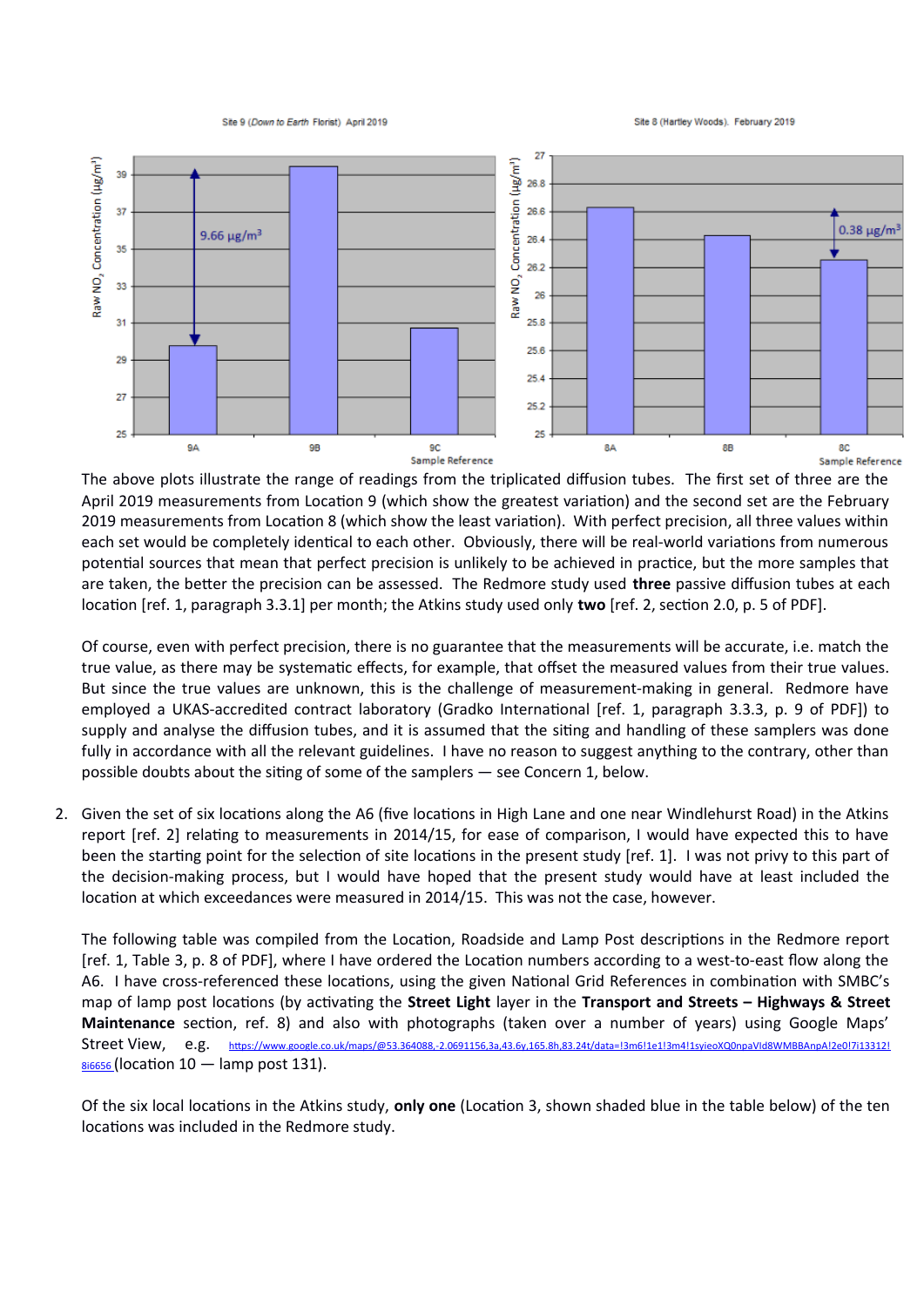| <b>Redmore Environmental</b> |                                          |              | SMBC "My Maps":<br>https://maps.stockport.gov.uk/ |                                                 | <b>Atkins report,</b><br><b>April 2016</b> | <b>Google Maps: Street View</b>                                         |                                                         |
|------------------------------|------------------------------------------|--------------|---------------------------------------------------|-------------------------------------------------|--------------------------------------------|-------------------------------------------------------------------------|---------------------------------------------------------|
| Loc'n                        | <b>Roadside</b>                          | Lamp<br>Post | <b>Current</b><br><b>Lamp Post</b>                | <b>SMBC's Map Address</b>                       | <b>Measured Aug</b><br>2014 to Jan 2015    | <b>Comments</b><br>SMBC database is out of date.                        | >10 metres from<br>bushes or trees<br>overhanging tube? |
| 1.                           | 247 High Lane                            | 79           | "68" (actually<br>79)                             | Richmond, Buxton Road                           |                                            | Google Maps Street View shows it<br>was 68 in 2017, but is now 79       |                                                         |
| 2                            | 275 High Lane                            | 95           | 95                                                | 275 Buxton Road                                 |                                            |                                                                         | ×<br>Nearby<br>conifer, but not<br>overhanging          |
| 3                            | 6 High Lane                              | 105          | 105                                               | 5 Buxton Road                                   | MO57, "Lamp<br>Post 95"                    | Was Lamp Post 94 in 2017.<br>5 Buxton Road is correct.                  | ✓                                                       |
| 5                            | Opposite<br>Horseshoe Inn                | ٠            | 109                                               | Revjuven8 (former Thai<br>Restaurant) car park  |                                            | Was Lamp Post 8 in 2017. 2019<br>Google Street Map shows no number.     | x<br>Nearby tree,<br>but not overhanging                |
| 4                            | 4 Windlehurst<br>Lane                    |              |                                                   | 4 Windlehurst Lane                              |                                            | Not on a Lamp Post. Seems to be<br>near Horse Shoe Inn's car park.      | ×<br>Nearby tree,<br>exact tube location<br>unclear     |
| 7                            | 26 High Lane<br>"Opposite MOT<br>Centre" | ÷.           | 114                                               | 26 Buxton Road                                  |                                            | Opposite Hillcrest Garage                                               |                                                         |
| 6                            | 74 High Lane                             | 122          | 122                                               | 74 Buxton Road                                  |                                            |                                                                         |                                                         |
| 8                            | Opposite St<br><b>Thomas's Church</b>    | ٠            | ?                                                 | Hartley Woods near<br>corner of Alderdale Drive |                                            | Opposite St Thomas' Church. Seems<br>to be a new, unlabelled lamp post. | ×                                                       |
| 10                           | Down to Earth<br><b>Florist</b>          | 131          | 131                                               | Opposite The Old<br>Courthouse, Buxton Road     |                                            | On A6 lamp post by Brookside Car<br>Park                                | ✓                                                       |
| 9                            | 157 High Lane                            | 137          | 137                                               | 157 Buxton Road                                 | 5 houses away<br>from MO56                 |                                                                         | x                                                       |

**Site Locations, ordered west-to-east**

#### **Concerns**

1. The Redmore study claims [ref. 1, paragraph 3.1.1, p. 8 of PDF] to have been undertaken in accordance with DEFRA guidance, citing TG16 [ref. 3]. However, TG16, paragraph 7.181 (on p. 116 of PDF) states:

> *The site should be open to the sky, with no overhanging vegetation or buildings. It is important to place diffusion tubes where there is free circulation of air around the tube, but the opposite extreme should also be avoided, i.e. areas of higher than usual turbulence. For this reason, the tube should not be located on the corner of a building. Care should be taken to avoid any very localised sources, sinks of NO2 or disturbances to the airflow. For example, tubes should be mounted greater than 10m from the following:*

- *Heater flues (particularly low level balanced fl*ues);
- *Bushes or trees overhanging or surrounding th*e tube location;
- *Air conditioning outlets;*
- *Extractor vents; or*
- *Underground ventilation shafts.*

Based on the co-ordinates given in the report, I judge this guidance to have been followed in 5 out of the 10 locations (shown in shaded green, with ticks, in the above table); in the remaining locations, however, there may be less than 10 metres from bushes or trees overhanging or surrounding the tube in some or all of these locations, although is not possible in some of these cases to make this determination because the co-ordinates are "approximate" [ref. 1, Table 3, p. 8 of PDF].

Hence it does not seem to be true to say that the TG16 guidance has been followed in all cases. Therefore, such readings should be treated with caution.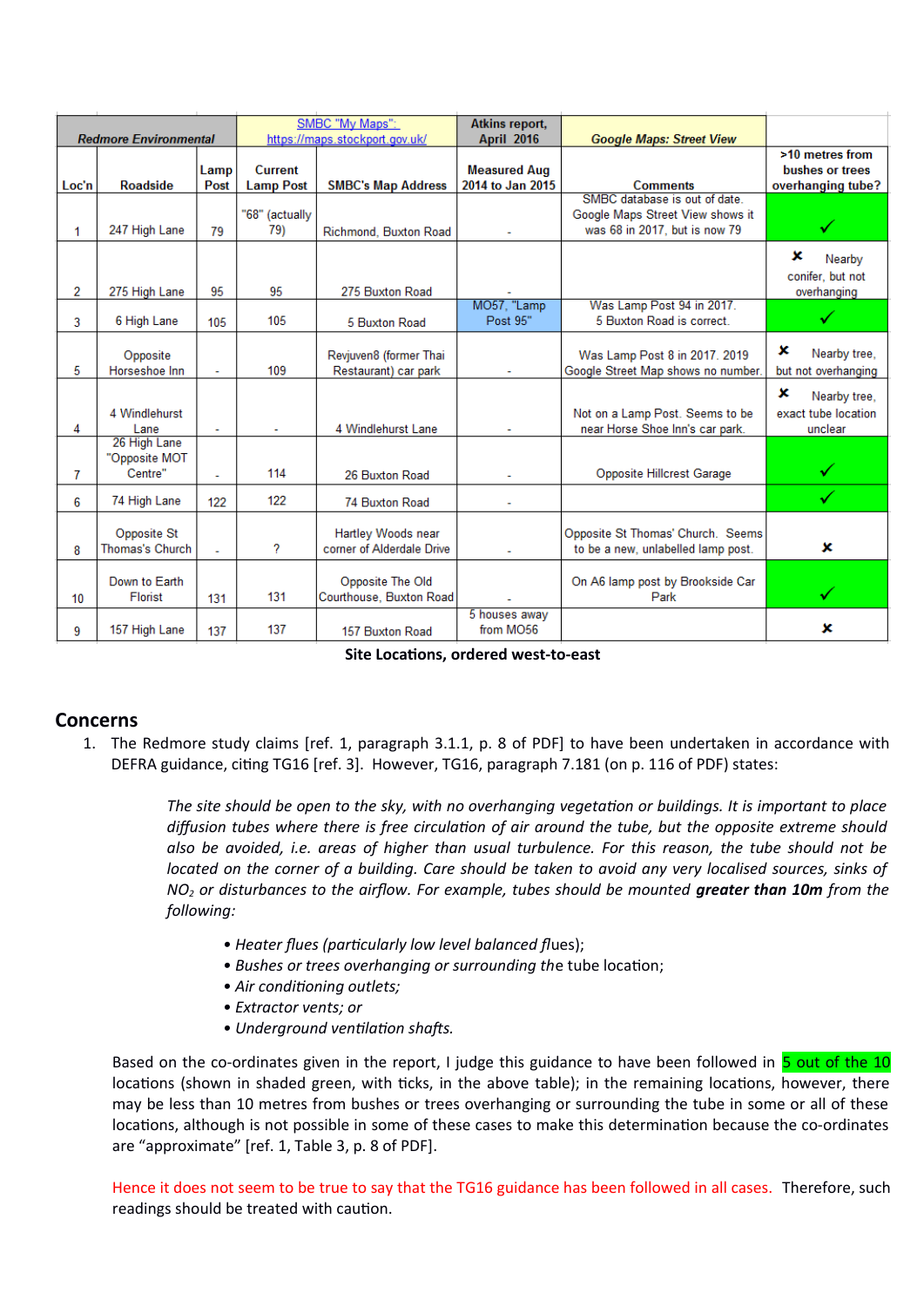2. The Redmore study [ref. 1, paragraph 3.3.2, page 9 of PDF] cites guidance TGN M8 [ref. 4]. However, in Table 14.7 of this reference (concerning nitrogen oxides), p. 48 of PDF, it says:

> *It is recommend* [sic] *that the survey includes co-location of sample tubes with an automatic NO<sup>2</sup> analyser to allow a bias-adjustment factor to be calculated, and the exposure periods for the co-located tubes should be the same as the other tubes used in the survey.*

For the Atkins study [ref. 2, Appendix C, p. 16 of PDF], this was done using a relatively local site on the A6 (near Stepping Hill hospital). The Redmore study, however, did not do this; instead, as far as I can tell, it used a national spreadsheet with data up to the year 2017 [ref. 10, cited in ref. 1, paragraph 3.5.5, p. 11 of PDF], consistent with the TG16 methodology. The bias adjustment factor of 0.87 (for 2017, the latest available year from Defra at the time) happens to be one of the lowest ever years. Had the factor been 0.95 or higher, site 2 would have exceeded the EU limit.

Although other methods of deriving bias adjustment factors are possible, the guidance recommends co-located studies, and common sense would suggest this to be a more accurate method if it is possible.

- 3. The Redmore study [ref. 1, paragraph 3.5.2, p. 10 of PDF] uses **3 sites** for the **annualisation adjustments**:
	- Manchester Piccadilly Urban Background
	- Manchester Sharston (Nr. Heald Green) Suburban Industrial (listed as Suburban Background in ref. 1)
	- Glazebury (Nr. Irlam) Rural Background

The TG16 guidance [ref. 3, box 7.9, bullet 1, p. 112 of PDF; this box is referenced by box 7.10 (p. 119 of PDF) for NO2 diffusion tubes] says *the data capture for each of these sites should be at least 85%.* No data capture figures are quoted in the Redmore report, but using ref. 7, I have extracted the data myself for these sites (see Appendix 1 for the method) into an accompanying spreadsheet. It is not clear which dates Redmore have used for the Annualisation calculations, but using dates that have the measurement period at the end of the 365-day period, one of the sites for 2018/19 (Glazebury) has only 75% data capture. My figure, using these dates for the annualisation ratio, is 0.95; Redmore's is slightly different at 0.93, so it is possible that different dates have been used, so without knowing these exactly, it is not possible to be certain what the corresponding data capture percentage used by Redmore was.

Secondly, the use of 3 sites in the Redmore study contrasts with **4 sites** in the Atkins study [ref. 2, Appendix D, p. 17 of PDF], although the TG16 guidance [ref. 3, Box 7.9, p. 112 of PDF] says to use *two to four nearby, longterm, continuous monitoring sites*, so this has been complied with. The sites used by Atkins are:

- Manchester Sharston (Nr. Heald Green) Suburban Industrial (described as Manchester South in ref. 2)
- Glazebury (Nr. Irlam) Rural Background
- Stoke-on-Trent Urban Background (assuming it's Stoke-on-Trent Centre)
- Wigan Urban Background

I obtained the Environment Type classifications (shown in blue) and site details listed above from the interactive map in ref. 6.

Two sites are common to both: **Machester Sharston** and **Glazebury**. The Redmore study additionally used **Manchester Piccadilly** for the Urban Background, whereas the Atkins study additionally used **Stoke-on-Trent** and **Wigan**.

Thirdly, it is interesting to note that if, instead of using these sites, the geographically closest continuous monitoring site (near Hazel Grove) were used, the results would be very different — including an exceedance of the limit at Location 2 [\(lamp post 95](https://www.google.co.uk/maps/@53.3668726,-2.0847692,3a,39.6y,41.59h,84.26t/data=!3m6!1e1!3m4!1swg-QPB94pezVWVeGDgXcpg!2e0!7i13312!8i6656) of the A6, near Middlewood Way), although it should be noted that during the year ending April 2019, the data capture rate (based on days with a complete set of 24 hourly measurements) was only 71.5%, i.e. below the 85% minimum level that is considered satisfactory by TG16 [ref. 3, box 7.9, bullet 1, p. 112 of PDF]. The Hazel Grove monitoring site [ref. 9, with Time Period = 30/04/2018 to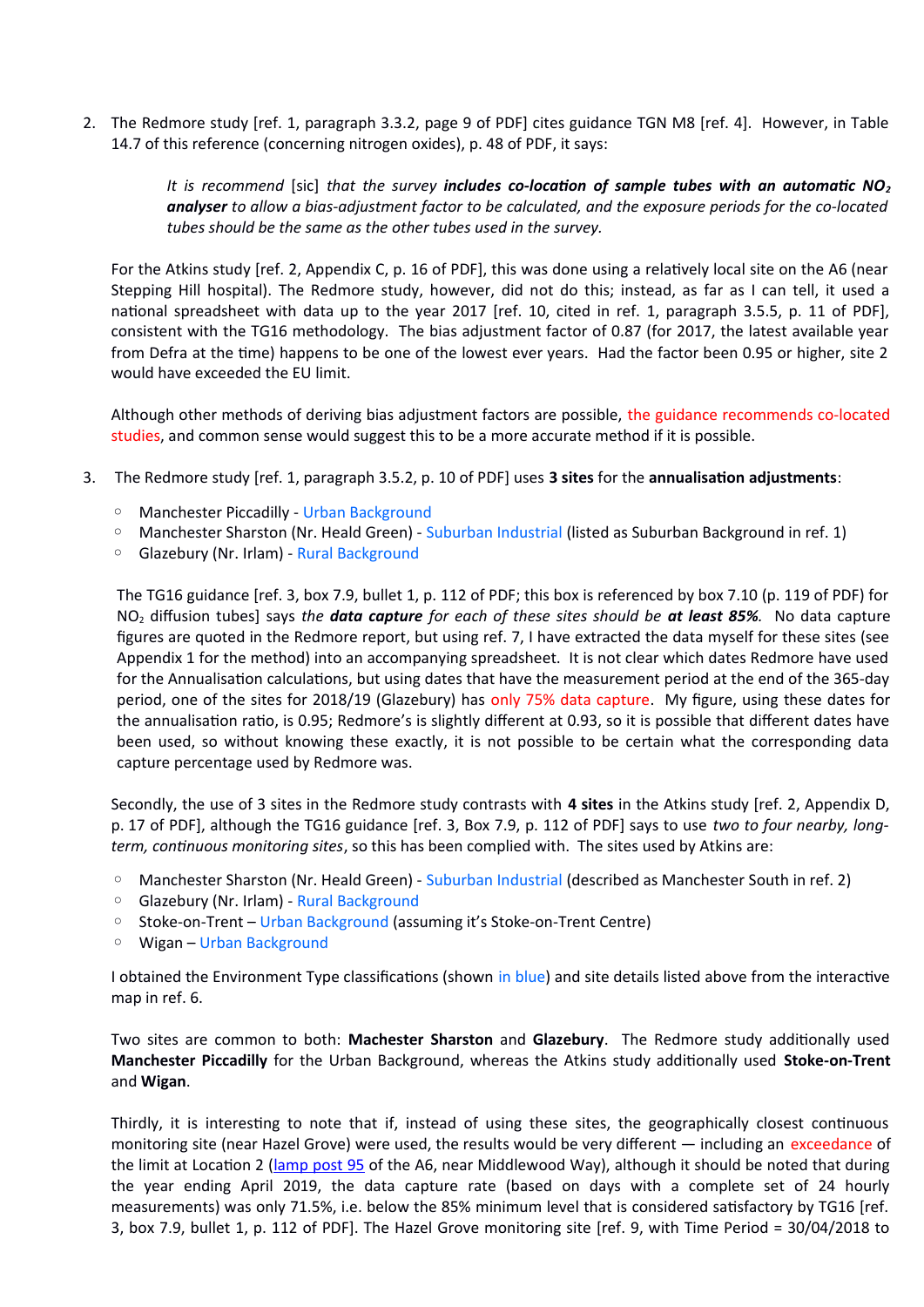29/04/2019] would be the most comparable (in terms of weather conditions, traffic flow, etc.) because of its proximity to High Lane.

4. The Redmore study [ref. 1] includes only 3 months' monthly readings per location, compared to 6 in the Atkins study [ref. 2]. Thus with only 3 data points per site, there is insufficient data to draw any firm conclusions.

#### **Observations**

1. The results in the Redmore report [ref. 1] summarised in Table 8, p. 11 for the Period Mean Concentration of nitrogen dioxide (i.e. the 3-month mean at each location) match the figures calculated in Table 7, pp. 9-10, as expected. However, many of the calculated monthly means are slightly different from those presented in Table 7. For example, at location 1, the calculated mean for March is (38.37+40.84+42.90)/3 = 40.7033…, which I would have expected to have been reported as 40.70, rounded to 2 decimal places; but it is listed as **40.71** in the report. Similarly, for April at this location, the mean is (33.23+30.56+30.13)/3=31.30666…, which I would have expected to have been reported as 31.31; this is listed as **31.30** — lower than measured.

Although there are another three more mean values that are reported being as lower than their true value in the report (and no more mean values that are higher), the **differences are so small as not to make any difference to the final result** with respect to the limit set in UK legislation. Nevertheless, it begs the question "why is there a difference"? Is it because the "raw" values in the report are themselves already rounded, and the mean values in the report are have been calculated from these higher resolution figures? If so, why is this not mentioned in the report, and why aren't *these* figures in the report? Or is there another explanation?

2. The addresses for the sampling locations in Table 3 [ref. 1, p. 8 of PDF] are listed in the report as "High Lane", whereas they are actually "Buxton Road".

#### **Conclusions**

- 1. The dataset (3 monthly readings per site) is too small to draw any firm conclusions.
- 2. Several aspects of the robustness of the data are questioned:
	- a. Some sites apparently contravene Defra TG16 (paragraph 7.181) guidance regarding tubes being mounted greater than 10 metres from bushes or trees overhanging or surrounding the tube location.
	- b. Bias adjustment was not done with tubes co-located at the local continuous monitoring site (by the side of the A6 near Stepping Hill hospital); instead it was done using national data from 2017 [ref. 10, cited in ref. 1, paragraph 3.5.5, p. 11 of PDF].
	- c. Annualisation adjustments include one site (Glazebury), which appears to have a low percentage (75%) of data capture for the 2018/19 period in question, i.e. below the recommended minimum of 85%.
- 3. The low commonality of the selected site locations between the Redmore and Atkins studies means that it is difficult to compare them.